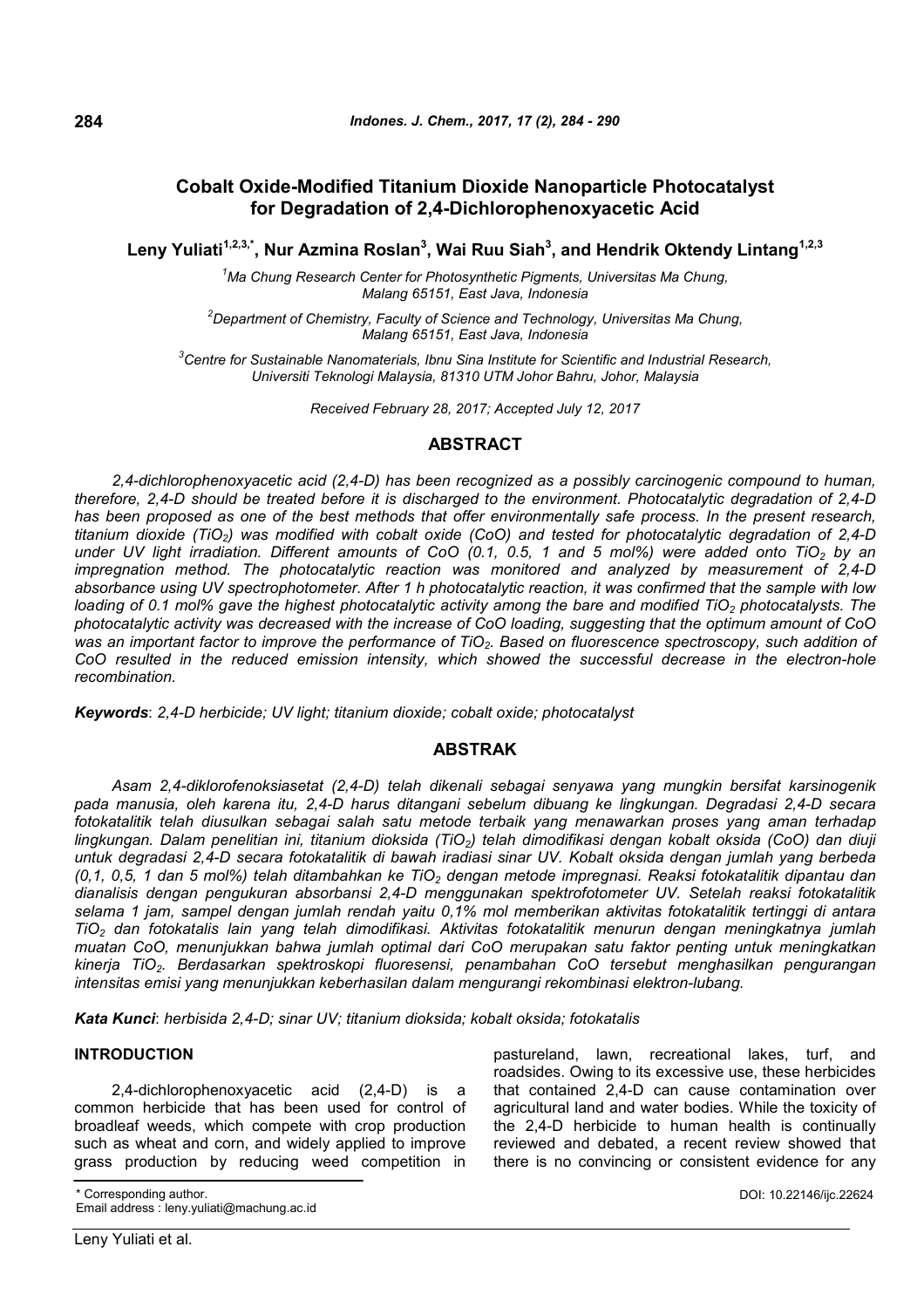chronic adverse effect of 2,4-D in humans due to different sample size, imprecise results and misclassification [1]. Even though the inconsistent data were reported, several studies showed significant associations of 2,4-D to cancer, reproductive toxicity, genotoxicity, and neurotoxicity, which could not be neglected. Therefore, the efficient treatment to remove 2,4-D in water still needs to be investigated. There are various methods that have been reported to degrade 2,4-D. One of the most promising methods is by photocatalytic reaction [2-14].

Photocatalytic removal of organic pollutants from water has been a topic of great interest over the years, in which titanium dioxide  $(TiO<sub>2</sub>)$  and its modifications were mostly reported as the photocatalysts [15-18]. As for photocatalytic degradation of 2,4-D, the most widely used photocatalysts were also  $TiO<sub>2</sub>$  and its modifications [2-11]. As a photocatalyst,  $TiO<sub>2</sub>$  has a range of useful features, including high photocatalytic activity, stability, low toxicity, ready availability and low cost. Hence, there have been a great number of studies on the preparation, characterization and photocatalytic activities of  $TiO<sub>2</sub>$ based photocatalysts. Some strategies have been developed in order to improve the photocatalytic activity of the TiO<sub>2</sub> for degradation of 2,4-D. It was reported that the activity of commercial  $TiO<sub>2</sub>$  for degradation of 2,4-D was improved by binding together the pre-calcined  $TiO<sub>2</sub>$ in an aqueous sol of  $TiO<sub>2</sub>$  nanoparticles with the assistance of chitosan [2]. The activity of  $TiO<sub>2</sub>$  for 2,4-D degradation was also enhanced with the addition of reduced graphene oxide and  $CulnS<sub>2</sub> [3]$  or Ag/reduced graphene oxide [4]. One of the reasons for higher activity on the modified  $TiO<sub>2</sub>$  was proposed to be caused by the higher charge separation of the  $TiO<sub>2</sub>$  after the modifications [3-4].

Another approach to improve the activity of  $TiO<sub>2</sub>$ photocatalyst for degradation of 2,4-D is by introducing transition metal and rare earth oxides, such as copper [5-8], lanthanum [9-10], and iron oxides [11]. In particular, it has been shown that cobalt species has the potential of enhancing the photocatalytic activity of  $TiO<sub>2</sub>$ for various reactions [19-21]. The deposition of cobalt species on  $TiO<sub>2</sub>$  increased the degradation rate of acid red G due to the increase of the separation in the photogenerated electron-hole pairs [19]. Cobalt doped  $TiO<sub>2</sub>$  was reported to be a stable and efficient photocatalyst for hydrogen production from glycerol since the addition of cobalt was able to lower the electron-hole recombination with satisfactory light harvesting [20]. High photocatalytic activity of cobalt ion doped  $TiO<sub>2</sub>$  was also reported to against fungi, owing to ability to produce active oxidant species [21]. In these samples, cobalt existed as  $Co<sup>2+</sup>$  [19-21] due to the low loading amount of cobalt precursor (2% or less). In contrast to these reports, cobalt doped  $TiO<sub>2</sub>$  showed no

photocatalytic activity for degradation of diquat dibromide monohydrate when the loading amount was high (5%) [22]. It was confirmed that cobalt was present as a mixed  $Co<sup>3+</sup>$  and  $Co<sup>4+</sup>$  that created oxygen vacancies that might act as electron traps that decreased the electrons in the conduction band, thus reducing the activity. The detrimental photocatalytic activity for degradation of Basic Blue 41 was also observed on cobalt modified-TiO<sub>2</sub> photocatalyst when mixed oxide of cobalt titanate  $(CoTiO<sub>3</sub>)$  phase was formed [23]. In the present study, a simple impregnation method was used to prepare cobalt oxide-modified commercial Evonik P25 TiO<sub>2</sub> photocatalysts. The effect of cobalt oxide loading on the photocatalytic activity of  $TiO<sub>2</sub>$  was investigated for degradation of 2,4-D as the model pollutant.

#### **EXPERIMENTAL SECTION**

#### **Materials**

P25 TiO<sub>2</sub> (Evonik), cobalt(II) nitrate hexahydrate  $(Co(NO<sub>3</sub>)<sub>2</sub>.6H<sub>2</sub>O$ , Aldrich, ≥ 98%), and 2,4-D  $(C_8H_6Cl_2O_3,$  Sigma,  $\geq$  98%) were used without further purification.

#### **Instrumentation**

The instruments used for characterizations were diffractometer (XRD), scanning electron microscopy attached with energy dispersive X-ray (SEM-EDX), reflectance UV-visible and fluorescence spectrophotometers. UV spectrophotometer was also used to monitor the photocatalytic reaction.

#### **Procedure**

#### *Preparation of photocatalysts*

Certain amount of cobalt(II) nitrate hexahydrate was dissolved in 20 mL of double distilled water, followed by addition of P25 TiO<sub>2</sub> (1 g) in the solution. In order to obtain good dispersion, the mixture was ultrasonicated for 10 min at room temperature. The mixture was then stirred and heated at 80 °C until all solvent was removed. The dried powder was ground to a fine powder and calcined in air at 500 °C for 4 h. After calcination, resulted powder was ground and stored under ambient conditions. The prepared samples were labeled as *x* mol% CoO/P25 TiO<sub>2</sub>, with *x* showed the ratio of Co to Ti (mol%) that varied in the range of 0.1–5 mol%. For comparison, the P25 TiO<sub>2</sub> was also treated in the same manner to the samples, except for the addition of the cobalt(II) nitrate hexahydrate.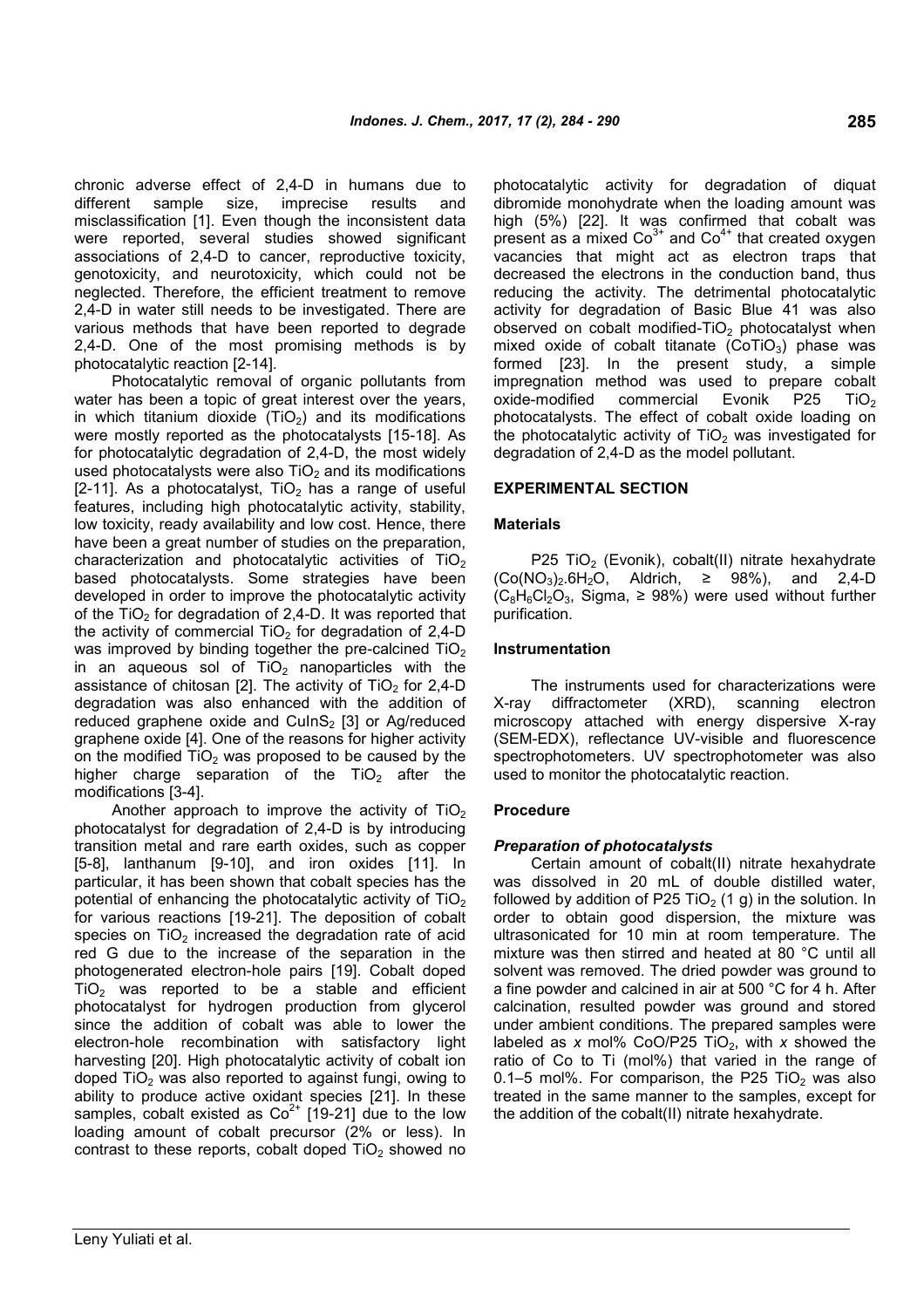#### *Characterizations of photocatalysts*

The crystal structure of prepared samples was investigated by an XRD using a Bruker Advance D8 diffractometer with Cu Kα radiation (*λ* = 1.5406 Å, at 40 kV and 40 mA). SEM images, mapping, and EDX spectra were measured on a Hitachi Tabletop SEM TM Spectra were measured on a Hitachi Tabletop SEM TM<br>3000 attached with a Bruker EDX at the voltage of<br>15 kV. The samples were put on a carbon tape and<br>measured without any coatings. The optical properties of<br>the samples wer 15 kV. The samples were put on a carbon tape and measured without any coatings. The optical properties of the samples were analyzed by an Avantes spectrophotometer AvaSpec-ULS2048 using a reflection probe holder with angle of 45° and PTFE-coated white material as the reference sample. The emission spectra were measured at room temperature on a fluorescence spectroscopy using a JASCO FP-8500. The samples were put in the solid sample holder and the spectra were monitored at excitation wavelength of 218 nm.

### *Photocatalytic degradation of 2,4-D*

The prepared samples were evaluated for degradation of 2,4-D at room temperature under UV light irradiation. Prior to irradiation, the sample (50 mg) was dispersed in 2,4-D solution (50 mL, 0.5 mM) and stirred in the dark condition for 1 h to achieve the adsorptiondesorption equilibrium. The reaction was carried out for 1 h under irradiation by a 200 W Xe-Hg lamp, which light intensity was 15 mW  $\text{cm}^2$  and it was equipped with an IR cut off filter. The remaining amount of 2,4-D after each reaction was determined by UV spectrophotometer using a Thermo Scientific Genesys 10S. The monitored wavelength was 283 nm. The percentage of 2,4-D degradation was then calculated from the ratio of concentrations between the reacted and the initial concentrations of 2,4-D.

## **RESULT AND DISCUSSION**

## **Properties of Photocatalysts**

Fig. 1 shows XRD patterns of bare P25 TiO<sub>2</sub> and cobalt oxide-modified P25 TiO<sub>2</sub> samples. It was obvious that P25 TiO<sub>2</sub> has both anatase and rutile phases (Fig. 1) (a)). The diffraction peaks of P25 TiO<sub>2</sub> were not much influenced by the addition of cobalt oxide (Fig. 1(b)-(e)). Moreover, no other new diffraction peak was observed after the modification, which was in good agreement with reported literature on cobalt-doped  $TiO<sub>2</sub>$  samples with low loading of cobalt precursor [20]. These results suggested that the amount of added cobalt oxide might be too low to be detected by the present XRD or the cobalt oxide might be dispersed well on the surface of  $TiO<sub>2</sub>$ . Even though the diffraction peaks of cobalt oxide could not be detected by XRD, it has been reported that cobalt oxide would exist as cobalt monoxide (CoO) on supported samples when the loading amount of added



**Fig 1.** XRD patterns of (a) P25 TiO<sub>2</sub>, (b) 0.1 mol% CoO/P25 TiO<sub>2</sub>, (c) 0.5 mol% CoO/P25 TiO<sub>2</sub>, (d) 1 mol% CoO/P25 TiO<sub>2</sub>, and (e) 5 mol% CoO/P25 TiO<sub>2</sub> samples

| Table 1. Crystallite size and anatase-rutile ratio of P25     |  |
|---------------------------------------------------------------|--|
| $TiO2$ and cobalt oxide-modified P25 TiO <sub>2</sub> samples |  |

| <b>Samples</b>                      | <b>Crystallite</b><br>size (nm) | Anatase-rutile<br>ratio $(\%)$ |  |
|-------------------------------------|---------------------------------|--------------------------------|--|
| Bare P25 TiO <sub>2</sub>           | 17.0                            | 72:28                          |  |
| 0.1 mol% $CoO/P25$ TiO <sub>2</sub> | 17.1                            | 75:25                          |  |
| $0.5$ mol% CoO/P25 TiO <sub>2</sub> | 17.5                            | 75:25                          |  |
| 1 mol% CoO/P25 TiO <sub>2</sub>     | 16.6                            | 75:25                          |  |
| 5 mol% CoO/P25 TiO <sub>2</sub>     | 15.3                            | 74:26                          |  |

cobalt precursor was low [20,24]. Therefore, the most possible cobalt species formed on the present samples would be CoO.

Table 1 lists the crystallite size and the ratio of anatase to rutile for the P25 TiO<sub>2</sub> and cobalt oxidemodified P25 TiO<sub>2</sub> samples. The crystallite size was determined by Scherrer equation using the most intense peak around 2*θ* of 25.3°, while the anatase to rutile ratio was calculated based on the intensity of the most intense peaks at around 2*θ* of 25.3 and 27.4° for anatase and rutile, respectively. It was obtained that all samples have similar crystallite size to each other, which was in the range of 15–17 nm, and also similar anatase to rutile ratio, which anatase composition was in the range of 72–75%. These results confirmed that the addition of CoO did not affect the structural properties of P25 TiO $_2$ .

In order to confirm the presence of CoO on the modified P25  $TiO<sub>2</sub>$  samples, the samples were analyzed by the SEM-EDX. As representatives, mapping images of the modified P25  $TiO<sub>2</sub>$  with the lowest and largest loading amounts of CoO, which are 0.1 and 5 mol%, respectively, are shown in Fig. 2(a) and (b). It was obvious that carbon, oxygen, titanium, and cobalt were detected on these samples. Carbon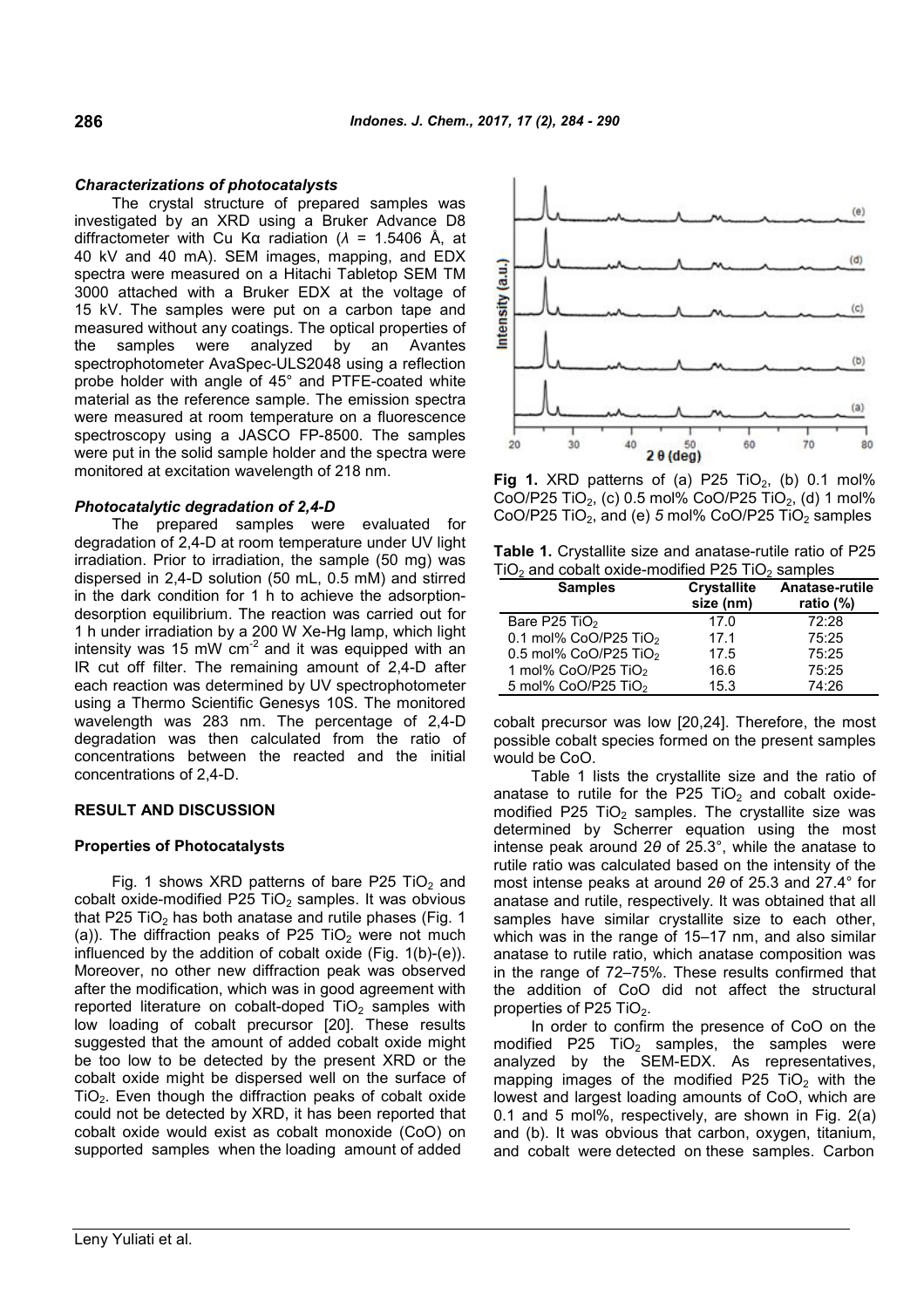

**Fig 2.** SEM images with element mappings and EDX spectra of (a) 0.1 mol% CoO/P25 TiO<sub>2</sub> and (b) 5 mol% CoO/P25 TiO<sub>2</sub> samples

parts of the samples. It is worth noted that the presence was observed as the carbon tape was used for the measurements. On the other hand, as expected the titanium and oxygen were distributed uniformly in all of cobalt was clarified even at the 0.1 mol%  $Co/P25$  TiO<sub>2</sub> (Fig. 2(a)). The cobalt was found to be dispersed on the P25 TiO<sub>2</sub> for both samples. Other samples, which are the 0.5 mol% Co/P25 TiO<sub>2</sub> and the 1 mol% Co/P25 TiO<sub>2</sub> also showed similar mapping images to these samples (not shown).

Fig. 2 also shows the composition of the elements based on the quantification of the EDX spectra. The ratio of cobalt to titanium was determined to be 0.08 mol% for the 0.1 mol% CoO/P25 TiO<sub>2</sub> and 2.67 mol% for the 5 mol% CoO /P25 TiO<sub>2</sub>. Therefore, it can be proposed that the detected amount of cobalt was very close to the theoretical added amount for samples with the low loading of CoO. As for high loading sample, the detected cobalt amount was relatively less than the added one. This might be due to the loss of the cobalt precursor during the preparation process since not all of CoO can be impregnated successfully on the P25  $TiO<sub>2</sub>$  when the amount was too high. As for other samples, the ratio of cobalt to titanium was determined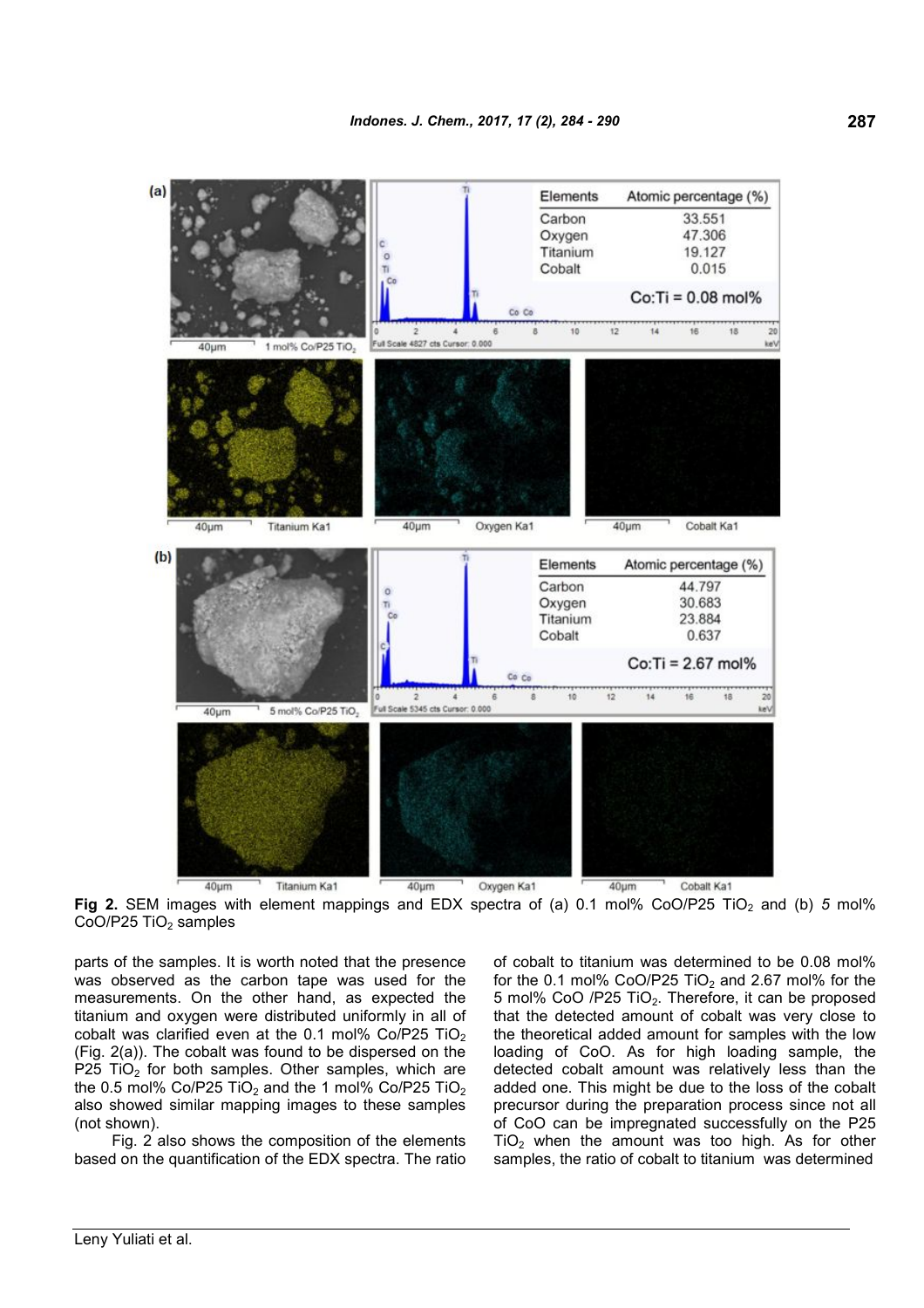

**Fig 3.** Normalized UV-visible spectra of (a) P25 TiO<sub>2</sub>, (b) 0.1 mol% CoO/P25 TiO<sub>2</sub>, (c) 0.5 mol% CoO/P25 TiO<sub>2</sub>, (d) 1 mol% CoO/P25 TiO2, and (e) *5* mol% CoO/P25  $TiO<sub>2</sub>$  samples

to be 0.30 and 1.14 mol% for the 0.5 mol% CoO/P25  $TiO<sub>2</sub>$  and the 1 mol% CoO/P25 TiO<sub>2</sub>, respectively.

The absorption spectra of P25 TiO<sub>2</sub> and the prepared cobalt oxide-modified P25 TiO<sub>2</sub> samples are shown in Fig. 3. Since the P25 TiO<sub>2</sub> has white color, the P25 TiO<sub>2</sub> did not show any absorption in the visible region (Fig. 3(a)). On the other hand, cobalt oxidemodified P25 TiO<sub>2</sub> samples have olive-green color that indicated the presence of CoO, in which the color became darker with the increase amount of CoO loading. In good agreement with the color appearance, these modified samples gave the additional absorption band above 400 nm (Fig. 3(b)-(e)). The background level absorption above 400 nm could be more observed with more addition of CoO, clearly suggesting that the CoO was the source of such visible light absorption. Even though the addition of CoO was found to shift the absorption of  $TiO<sub>2</sub>$  to longer wavelength, the absorption edge of P25  $TiO<sub>2</sub>$  was not much influenced. This result suggested that CoO did not much alter the band gap of P25 TiO<sub>2</sub>. This was reasonable since the cobalt precursor was impregnated on the surface of P25 TiO<sub>2</sub> as CoO. Therefore, it was different from the case when the cobalt ion was doped into the  $TiO<sub>2</sub>$  after reduction process, where the cobalt caused prominent shift of band edge from UV to visible region (from 3.2 to 2.7 eV) [20].

Fig. 4 shows the emission spectra of P25 TiO<sub>2</sub> and the prepared cobalt oxide-modified P25 TiO<sub>2</sub> samples when they were monitored at the excitation wavelength of 218 nm. As shown in Fig. 4(a), it was confirmed that the P25 TiO<sub>2</sub> showed strong emission spectrum with emission peaks at 410, 465, and 544 nm. It has been reported that the peak around 410 nm would correspond



**Fig 4.** Emission spectra of (a) P25 TiO<sub>2</sub>, (b) 0.1 mol% CoO/P25 TiO<sub>2</sub>, (c) 0.5 mol% CoO/P25 TiO<sub>2</sub>, (d) 1 mol% CoO/P25 TiO<sub>2</sub> and (e)  $5 \text{ mol}$ % CoO/P25 TiO<sub>2</sub> samples

to the radiative recombination of self-trapped exciton and the other two emission peaks at 465 and 544 nm would be due to the charge transfer of an oxygen vacancy trapped electron [11]. Addition of CoO did not give the formation of any new emission peaks, but decreased the emission intensity of the bare P25 TiO<sub>2</sub> (Fig. 4(b)-(e)). The emission intensity was decreased with the increase of the CoO loading. It has been generally understood that the emission spectrum is attributed to the radiative recombination of the excited electron and holes [25-26]. Therefore, the decrease in the emission intensity could indicate the role of cobalt species to lower the electron-holes recombination as has been proposed previously [19-20]. Even though the suppression of electron-hole recombination can be helpful to improve the efficiency of P25 TiO<sub>2</sub>, there would be a balance between the suppression of the recombination and availability of electrons in the conduction band for the reaction.

#### **Photocatalytic Activity and Proposed Mechanism**

After 1 h under dark condition, all samples gave similar adsorption of 2,4-D in the range of 10.6-13.2%, suggesting that the present addition of cobalt oxide did not much vary the amount of surface sites interacting with 2.4-D molecules. In order to investigate the effect of the CoO loading on the photocatalytic activity of P25 TiO2, the samples were evaluated for degradation of 2,4-D under UV light irradiation for 1 h. Fig. 5 shows the dependence of photocatalytic activity on the amount of CoO loading after excluding the adsorption part. It can be clearly shown that the photocatalytic activity of P25 TiO<sub>2</sub> increased from 49.6 to 54.6% with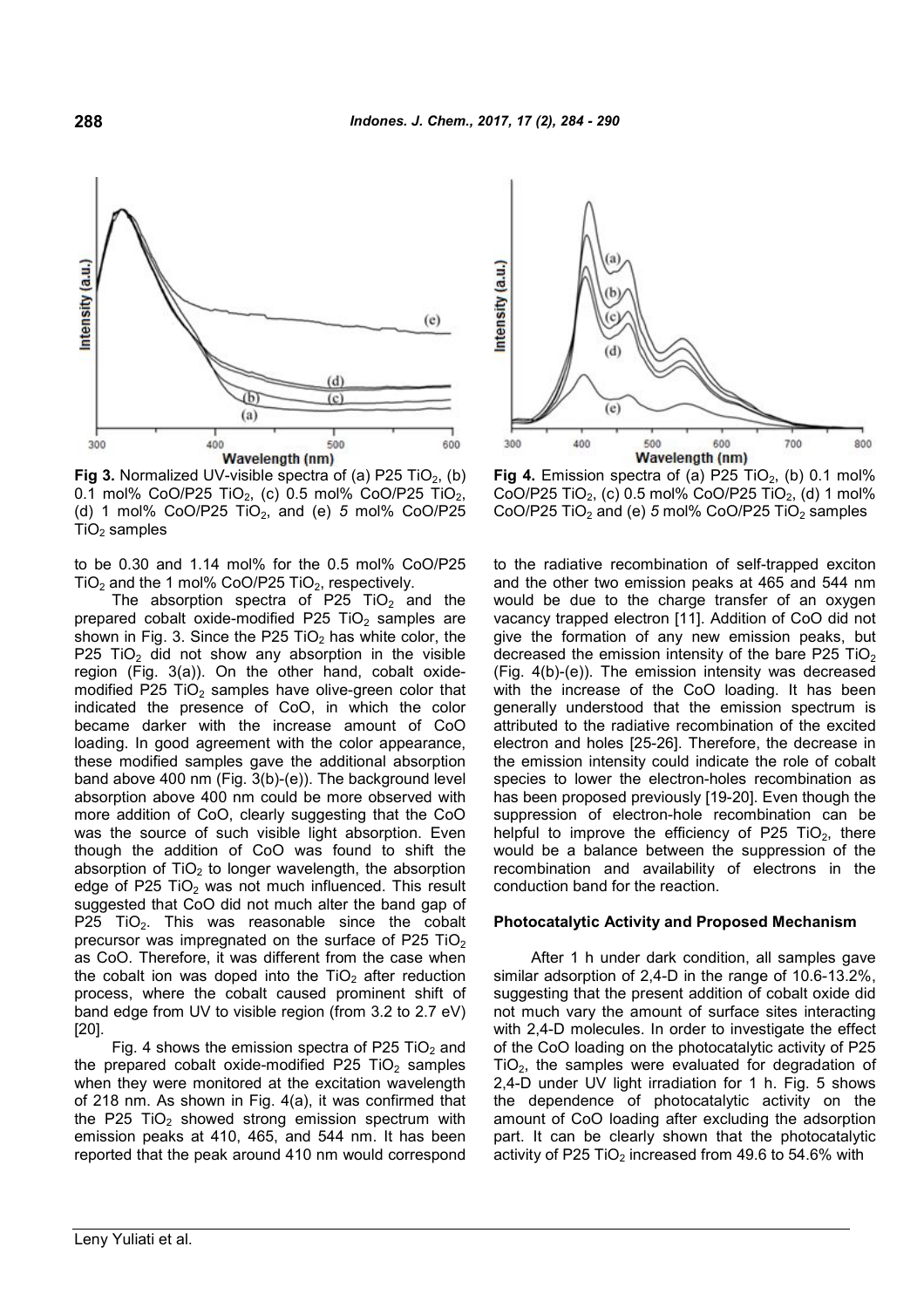

**Fig 5.** Photocatalytic degradation of 2,4-D on the P25  $TiO<sub>2</sub>$  and cobalt oxide-modified P25  $TiO<sub>2</sub>$  photocatalysts

addition of 0.1 mol% CoO. Unfortunately, higher loading of CoO caused lower photocatalytic activity. When the loading amount was 5 mol%, the activity dropped to only 37.8%. This result clearly suggested that the small amount of CoO, which was 0.1 mol%, was the optimum amount to give the optimum activity for this cobalt oxidemodified  $\overline{P25}$  TiO<sub>2</sub> series. The higher photocatalytic activity would be originated from the lower electron-hole recombination, which enhanced the possibility for the degradation of 2,4-D pollutant. On the other hand, the addition of higher loading might result in the less available electrons in the conduction band of P25 TiO<sub>2</sub>, and thus reducing the efficiency of the P25 TiO<sub>2</sub>.

Based on the characterization and photocatalytic activity results, the pathways of charge transfers can be proposed below. When the CoO/P25 TiO<sub>2</sub> was irradiated under UV light irradiation, electrons in the valence band of P25 TiO<sub>2</sub> would be excited to the conduction band resulting in the formation of holes in the valence band. The excited electrons would react with adsorbed oxygen to produce superoxide radicals, while holes would oxidize 2,4-D. Holes could also oxidize water to produce hydroxyl radicals. However, the contribution of hydroxyl radicals to degrade 2,4-D would not be as high as those of superoxide radicals and holes due to the low formation of hydroxyl radicals [11]. In addition to this pathway, electrons could be also trapped by cobalt species, which in turn caused a better separation of electrons and holes, and thus, higher photocatalytic activity.

#### **CONCLUSION**

The cobalt oxide-modified P25  $TiO<sub>2</sub>$  photocatalysts were successfully prepared by the impregnation method, followed by the calcination process. The addition of CoO did not affect much on the structural properties of P25  $TiO<sub>2</sub>$ . Its presence was confirmed by SEM-EDX in which the added CoO was dispersed well on the P25  $TiO<sub>2</sub>$ . The CoO gave additional absorption at visible light region but did not alter the band gap of the P25 TiO2. Small amount of CoO was found to decrease the fluorescence emission intensity that represented the reduced electron-hole recombination process. It was obtained that the CoO with 0.1 mol% gave the optimum photocatalytic activity.

#### **ACKNOWLEDGEMENT**

The research leading to these results has received funding from the European Union Seventh Framework Program (EU-FP7) under 4G-PHOTOCAT grant (agreement no.: 309636). This work has been also financially supported by the Ministry of Higher Education (MOHE) and Universiti Teknologi Malaysia (UTM, Malaysia) through the international contract matching grant (cost center code: R.J130000.7626.4C035). Aseptec Sdn. Bhd. and Hi-Tech Instruments Sdn. Bhd. were greatly acknowledged for providing the AvaSpec-ULS2048 and the Hitachi TM3000, respectively for the sample analyses.

#### **REFERENCES**

- [1] Burns, C.J., and Swaen, G.M.H., 2012, Review of 2,4-dichlorophenoxyacetic acid (2,4-D) biomonitoring and epidemiology, *Crit. Rev. Toxicol.*, 42 (9), 768–786.
- [2] Vega, A.A., Imoberdorf, G.E., and Mohseni, M., 2011, Photocatalytic degradation of 2,4 dichlorophenoxyacetic acid in a fluidized bed photoreactor with composite template-free  $TiO<sub>2</sub>$ photocatalyst, *Appl. Catal., A*, 405 (1-2), 120–128.
- [3] Liu, X., Tang, Y., Luo, S., Wang, Y., Zhang, X., Chen, Y., and Liu, C., 2013, Reduced graphene oxide and CuInS<sub>2</sub> co-decorated  $TiO<sub>2</sub>$  nanotube arrays for efficient removal of herbicide 2,4 dichlorophenoxyacetic acid from water, *J. Photochem. Photobiol., A*, 262, 22–27.
- [4] Tang, Y., Luo, S., Teng, Y., Liu, C., Xu, X., Zhang, X., and Chen, L., 2012, Efficient removal of herbicide 2,4-dichlorophenoxyacetic acid from water using Ag/reduced graphene oxide codecorated TiO<sub>2</sub> nanotube arrays, J. Hazard. *Mater.*, 241-242, 323–330.
- [5] Roslan, N.A., Lintang, H.O., and Yuliati, L., 2015, Enhanced photocatalytic performance of coppermodified titanium dioxide prepared by UV reduction method, *Adv. Mater. Res.*, 1112, 180–183.